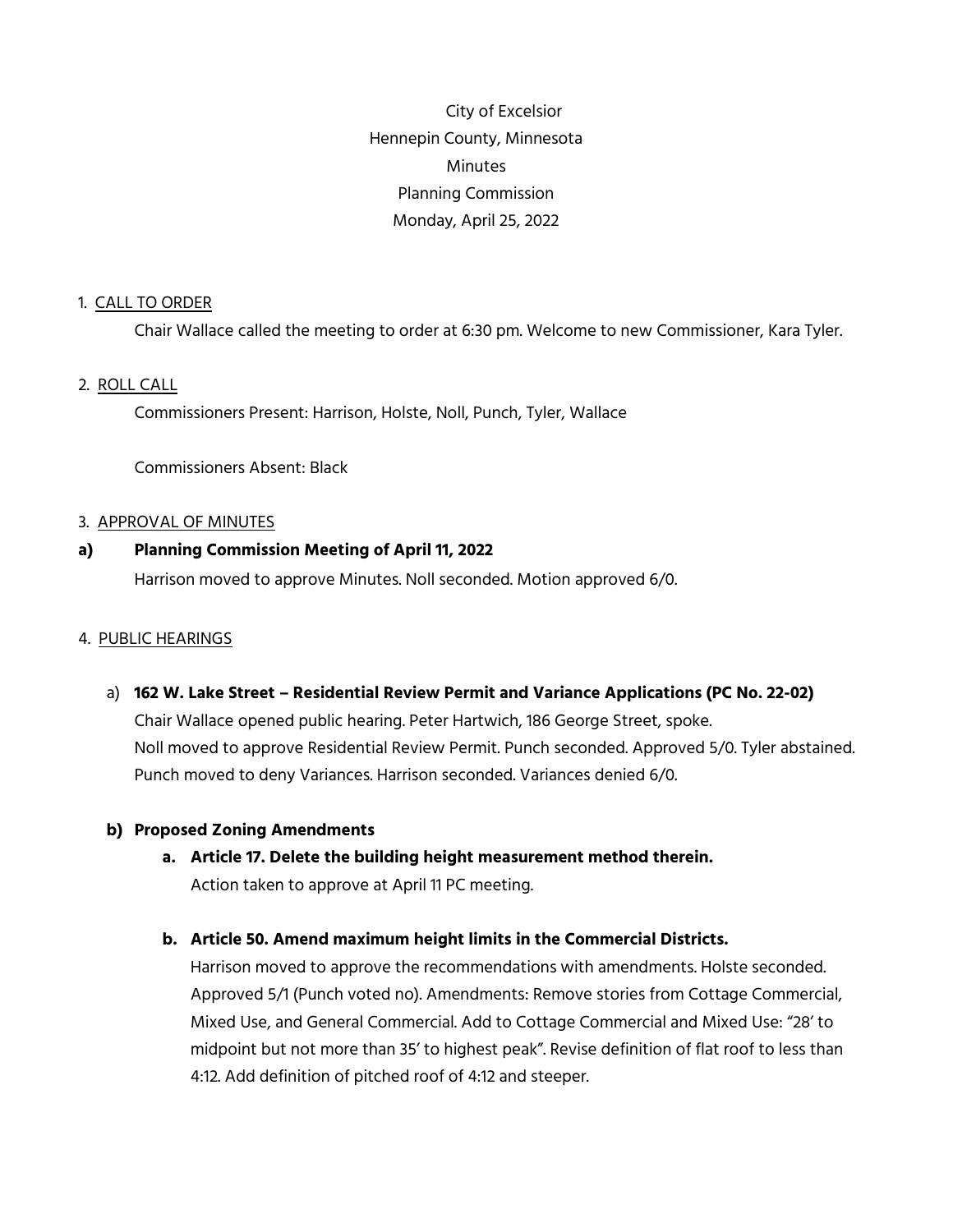**c. Article 24. Amend the maximum size of monument signs in Commercial Districts and permit Electronic Graphic Display Signs and Video Display signs as Temporary Signs, Off Premises.** 

Action taken to approve at April 11 PC meeting.

- **d. Article 2. Amend the definition of "clinic" and "office business (clinical)".** Holste moved to approve. Punch seconded. Approved 6/0.
- c) **289 Water Street Conditional Use Permit for Parking Impact Fee (PC No. 22-05)** Application withdrawn by Applicant.

## 5. DISCUSSION ITEMS

a) Planning Commission Annual Meeting – Confirmed.

## 6. COMMUNICATIONS & REPORTS

- a) Next City Council Meeting May 2, 2022
- b) Next Planning Commission Meetings May 9, 2022, and May 23, 2022
- c) Residential Review Permit Administrative Approval None

### 7. MISCELLANEOUS

a) Recent City Council Actions

### 8. ADJOURNMENT

Motion to adjourn by Punch. Seconded by Holste. Approved 6/0. Meeting adjourned at 9:15 pm.

Respectfully submitted, Julia Mullin, Community Development Director